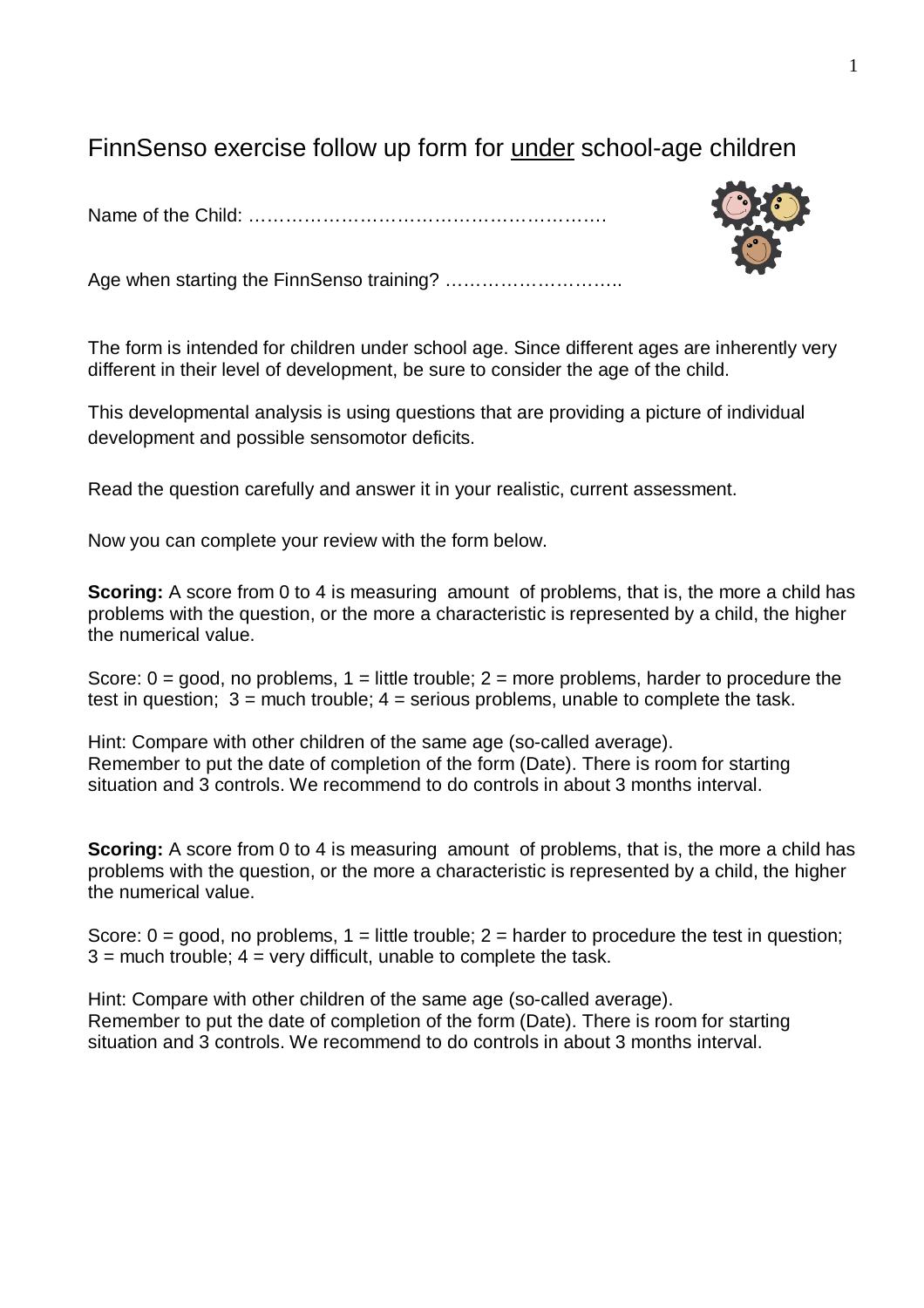|                                                                                                                                         |                         |                      |                           | 2                         |
|-----------------------------------------------------------------------------------------------------------------------------------------|-------------------------|----------------------|---------------------------|---------------------------|
| The task or question                                                                                                                    | <b>Starting</b><br>Date | Control<br><u> 1</u> | Control<br>$\overline{2}$ | Comtrol<br>$\overline{3}$ |
|                                                                                                                                         |                         |                      |                           |                           |
| The date to compete the form $\Rightarrow$                                                                                              |                         |                      |                           |                           |
| <b>Balance:</b>                                                                                                                         |                         |                      |                           |                           |
|                                                                                                                                         |                         |                      |                           |                           |
| Standing on one leg for 5 seconds, eyes open?                                                                                           |                         |                      |                           |                           |
|                                                                                                                                         |                         |                      |                           |                           |
| <b>Next: questions about development</b>                                                                                                |                         |                      |                           |                           |
| Is the child exceptionally stressed, timid and tense, especially in                                                                     |                         |                      |                           |                           |
| new situations?                                                                                                                         |                         |                      |                           |                           |
| Are changing situations particularly difficult?                                                                                         |                         |                      |                           |                           |
|                                                                                                                                         |                         |                      |                           |                           |
| Does the child have pronounced sensory sensitivities,                                                                                   |                         |                      |                           |                           |
| hypersensitivity to hearing, to surface sensation, to smell or taste,                                                                   |                         |                      |                           |                           |
| photophobia, enlarged pupils?                                                                                                           |                         |                      |                           |                           |
| Depressed pain sensation, does not respond normally/easily to                                                                           |                         |                      |                           |                           |
| e.g. ear infections or painful knocks?                                                                                                  |                         |                      |                           |                           |
|                                                                                                                                         |                         |                      |                           |                           |
| Is there a lot of excitement in the exam situations?                                                                                    |                         |                      |                           |                           |
| Is there a squeezing pencil grip, an abnormal pencil grip (not a                                                                        |                         |                      |                           |                           |
| normal light 3-point pencil grip)?                                                                                                      |                         |                      |                           |                           |
|                                                                                                                                         |                         |                      |                           |                           |
| Is the drawing less mature? Is drawing age-appropriate?                                                                                 |                         |                      |                           |                           |
|                                                                                                                                         |                         |                      |                           |                           |
| Are there disturbing tensions in the use of Hands when doing                                                                            |                         |                      |                           |                           |
| things?                                                                                                                                 |                         |                      |                           |                           |
|                                                                                                                                         |                         |                      |                           |                           |
| Difficult to sit still, is it like ants in pants?                                                                                       |                         |                      |                           |                           |
| Does the child often change position while sitting, is he restless                                                                      |                         |                      |                           |                           |
| while sitting?                                                                                                                          |                         |                      |                           |                           |
| Does the child usually sit on his feet or do he twist the ankles                                                                        |                         |                      |                           |                           |
| behind the chair's feet, for example?                                                                                                   |                         |                      |                           |                           |
| Does the child shake his feet as he concentrates or, for example,                                                                       |                         |                      |                           |                           |
| answering the questions?                                                                                                                |                         |                      |                           |                           |
|                                                                                                                                         |                         |                      |                           |                           |
| Looking books rather lying than sitting?                                                                                                |                         |                      |                           |                           |
|                                                                                                                                         |                         |                      |                           |                           |
| Poor posture, forward leaning posture, neck in forward position?                                                                        |                         |                      |                           |                           |
|                                                                                                                                         |                         |                      |                           |                           |
| Sitting posture while drawing? Bends over the desk, the posture is<br>so-called lying on the desk (although there is nothing wrong with |                         |                      |                           |                           |
|                                                                                                                                         |                         |                      |                           |                           |
| your eyes, can see normally from a reading distance)                                                                                    |                         |                      |                           |                           |